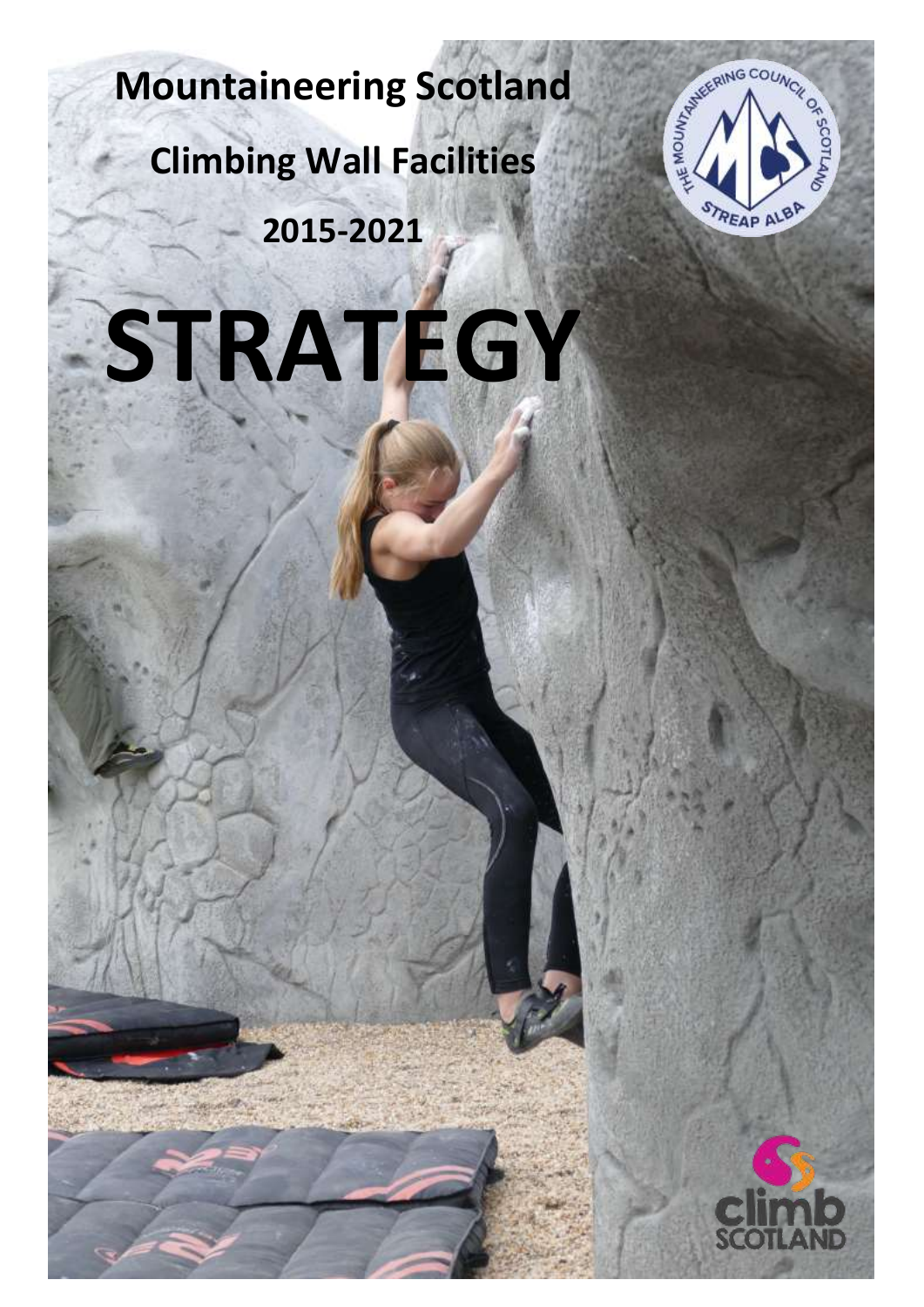# **CLIMBING WALLS POSITION STATEMENT: 2016 Facility Review & 2015-2021 Strategy**

## **Needs Analysis**

The Position Statement outlined the style and scale of climbing wall provision. This Review of Current Facilities and a Needs Analysis have been undertaken in order to develop the strategy for regional networks based around the following facilities:

- Grass-roots: Play Parks
- Grass-roots: Primary School
- Grass-roots: High School
- Small Walls
- Regional Hubs (roped and boulder)
- Regional Boulder Parks
- National Centres
- Performance Centres
- International Centre

## **Client Base**

Total Population of Scotland: (2011) 5,295,403

Gender Split: Men (48.5%) / Women (51.5%)

Climbing Wall Usage: These have not all been available due to a lack of recording usage by most of the larger walls or a rolling figure from year to year. Some commercial walls felt this information was sensitive and were not able to supply it. We have been given figures for registered climbers and usage as follows:

| <b>Climbing Facilities in Scotland</b> | Registered<br><b>Climbers aged</b><br>$7 - 13$ | Registered<br><b>Climbers</b><br>aged 14 - 24 | Registered<br><b>Climbers aged</b><br>$25+$ | <b>User</b><br>Numbers /<br>yr |
|----------------------------------------|------------------------------------------------|-----------------------------------------------|---------------------------------------------|--------------------------------|
| <b>Glasgow Climbing Centre</b>         | 2,836                                          | 5.501                                         | 29,042                                      | 56,000                         |
| The Climbing Academy, Glasgow          | 560                                            | 2,387                                         | 7,750                                       | 55,000                         |
| EICA:, Ratho                           | 838                                            | 2,089                                         | 9,248                                       | 265,000                        |
| Alien Rock, Edinburgh                  | 2,675                                          | 3,602                                         | 2,040                                       | 65,000                         |
| Transition Extreme (estimate)          |                                                |                                               |                                             | 110,000                        |
| Avertical World, Dundee                | 500                                            | 494                                           | 1,500                                       |                                |
| THE PEAK, Stirling                     | 184                                            | 213                                           | 621                                         |                                |
| <b>Inverness Leisure Centre</b>        | 1,063                                          | 1,343                                         | 4,432                                       | 12,000                         |

Mountaineering Scotland Affiliated Climbing and Mountaineering Clubs: 7,476 (Youth: 244 / Student: 1,230)

## **Sustainability**

Past usage of walls can be estimated by taking average individual users' visits as between 2 and 3 per week. This figure depends on the location of the venue and facilities offered. The peak times for usage are evenings and weekends through the winter months Sept – March. When there are several venues available within traveling distance the preferred option is also often based around ease of geographical access, taking account of weather through the winter months.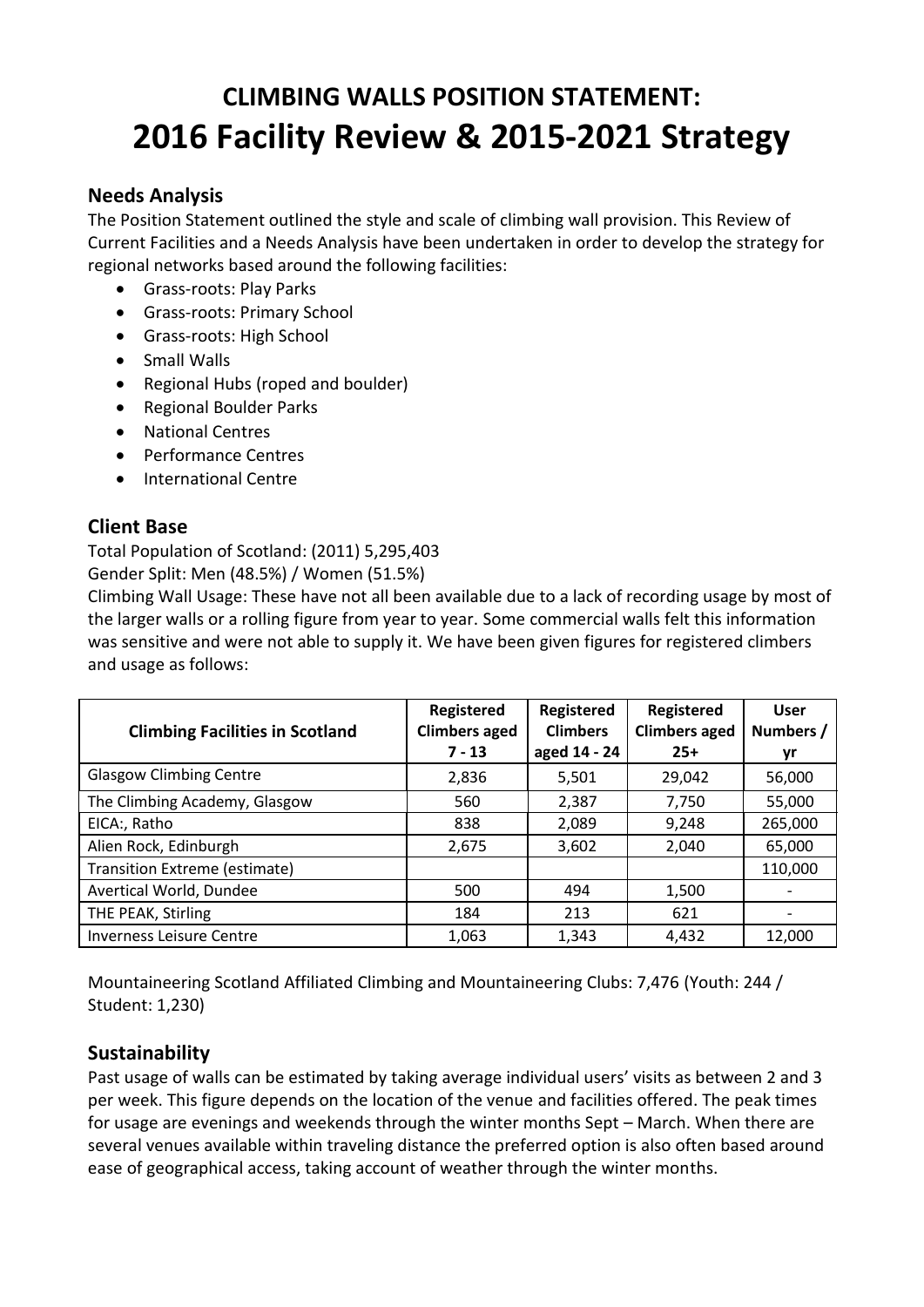Regular user visits to a local small wall will be made to a centre that is within 30min drive. For modern new-build Regional Hubs to thrive the critical mass of population is understood to be around 100,000 people living within 30-60mins drive of the proposed venue.

| <b>GENERAL POPULATION</b>            |         | <b>PRIMARY</b> | <b>HIGH</b>    | <b>SMALL</b>   | <b>REGIONAL</b> |
|--------------------------------------|---------|----------------|----------------|----------------|-----------------|
| <b>NUMBERS</b>                       |         | <b>SCHOOLS</b> | <b>SCHOOLS</b> | <b>WALLS</b>   | <b>HUB</b>      |
|                                      |         |                |                |                |                 |
| Glasgow                              | 592,820 | 287            | 49             |                | $\overline{2}$  |
| Edinburgh                            | 486,120 | 152            | 40             | 3              | $\mathbf{1}$    |
| Aberdeen                             | 217,120 | 93             | 21             | $\overline{2}$ | $\mathbf{1}$    |
| <b>Falkirk</b>                       | 145,191 | 59             | 9              |                |                 |
| Dundee                               | 144,290 | 53             | 16             | $\mathbf{1}$   | $\mathbf{1}$    |
| <b>Stirling</b>                      | 89,850  | 55             | 9              |                |                 |
| Inverness                            | 56,660  | 5              | 13             |                | $\mathbf{1}$    |
| Ayr                                  | 46,431  | 6              | 14             |                |                 |
| Perth                                | 43,450  | 9              | 5              | $\overline{2}$ |                 |
|                                      |         |                |                |                |                 |
| Aberdeen-shire                       | 226,871 | 276            | 18             | 4              |                 |
| Angus                                | 108,400 | 68             | 9              |                |                 |
| Argyll & Bute                        | 91,306  | 99             | 11             |                |                 |
| Clacks                               | 48,007  | 24             | 4              | $\mathbf{1}$   |                 |
| <b>Dumfries Galloway</b>             | 147,725 | 133            | 20             |                |                 |
| East Ayrshire                        | 120,235 | 56             | 11             | $\mathbf{1}$   |                 |
| <b>East Dumbarton</b>                | 108,243 | 46             | 10             |                |                 |
| East Lothian                         | 90,088  | 40             | 8              | $\mathbf{1}$   |                 |
| <b>East Renfrew</b>                  | 89,311  | 25             | 8              |                |                 |
| Eilean Siar                          | 27,250  |                |                | $\mathbf{1}$   |                 |
| Fife                                 | 349,429 | 180            | 23             | $\overline{2}$ |                 |
| Highland                             | 208,914 | 213            | 32             | 7              | $\mathbf{1}$    |
| Inverclyde                           | 84,203  | 43             | 12             |                |                 |
| Midlothian                           | 80,941  | 46             | 6              |                |                 |
| Moray                                | 86,940  | 57             | 12             | 4              |                 |
| North Ayrshire                       | 135,817 | 61             | 11             |                |                 |
| North Lanarkshire                    | 321,067 | 167            | 27             |                |                 |
| Orkney                               | 19,245  | 22             | 6              | $\mathbf{1}$   |                 |
| Perth & Kinross                      | 134,949 | 98             | 21             | 5              |                 |
| Renfrewshire                         | 172,867 | 65             | 16             |                |                 |
| <b>Scottish Borders</b>              | 106,764 | 86             | 10             |                |                 |
| Shetland                             | 21,988  | 35             | 9              | $\overline{1}$ |                 |
| South Ayrshire                       | 112,097 | 50             | 10             |                |                 |
| South Lanarkshire                    | 302,216 | 138            | 26             |                |                 |
| <b>West Dumbarton</b>                | 93,378  | 44             | 9              |                |                 |
| West Lothian                         | 158,714 | 76             | 11             | $\mathbf{1}$   | National        |
| Figures from the National Records of |         |                |                |                |                 |
| Scotland Census 2011                 |         |                |                |                |                 |

**See Appendix for Full Lists of Clubs, Walls and Schools**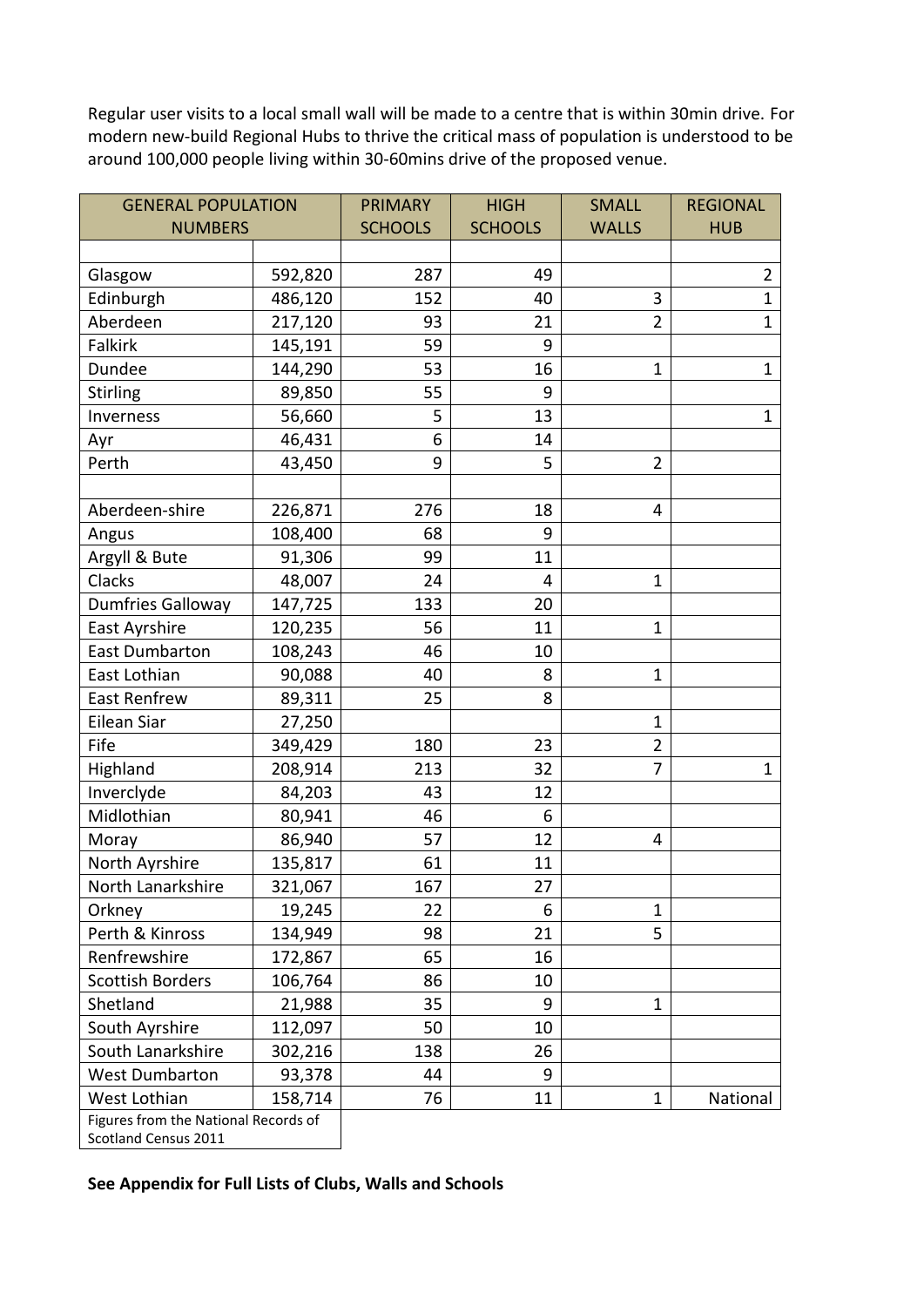# FACILITY DESIGNATION STRATEGY

# **Regional Hubs:**

The Regional Hub is a critical component of climbing wall facility provision catering for larger populations and a greater range of activities which act as the main hub for a designated "Region". Level 3 Regional Hubs would be considered as 'National Hubs' catering for National competitions.

Hub endorsement indicates their ability to deliver different aspects of Mountaineering Scotland Sports Development Plan and acting as central hubs to other small and school walls.

12 Regions have been allocated on the basis of the Needs Analysis and are indicated by the circled areas in the map opposite.

Large scale dedicated bouldering only venues are a relatively recent development with the establishment of 'The Climbing Academy' in Glasgow. These can also be regarded as Regional Hubs and endorsed according to what is on offer.

## Climbing Facilities in Scotland

CURRENT and PROPOSED distribution of Regional Hub climbing facilities in Scotland (Assessment May 2016)



**ASSESSED REGIONAL HUBS: Level 1:** Inverness Leisure, Alien Rock Edinburgh, Perth and Kinross (UHI College 2016)

**Level 2:** Transition Extreme Aberdeen, The Ice Factor Kinlochleven, Glasgow Climbing Centre, Avertical World Dundee, **Level 3 (National):** None, The Climbing Academy Glasgow (Boulder only), The Ice Factor, Kinlochleven (Ice Wall)

**REQUIRED UPGRADES**: **Level 1:** Orkney/Shetland **Level 2**: Edinburgh **Level 3**: Inverness, Aberdeen

**REQUIRED NEW HUBS: Level 1**: Dumfries & Galloway **Level 2**: Kilmarnock, Fife, Edinburgh (Boulder only), Stirling/Central (Boulder only) **Level 3**: **(National)** Inverness,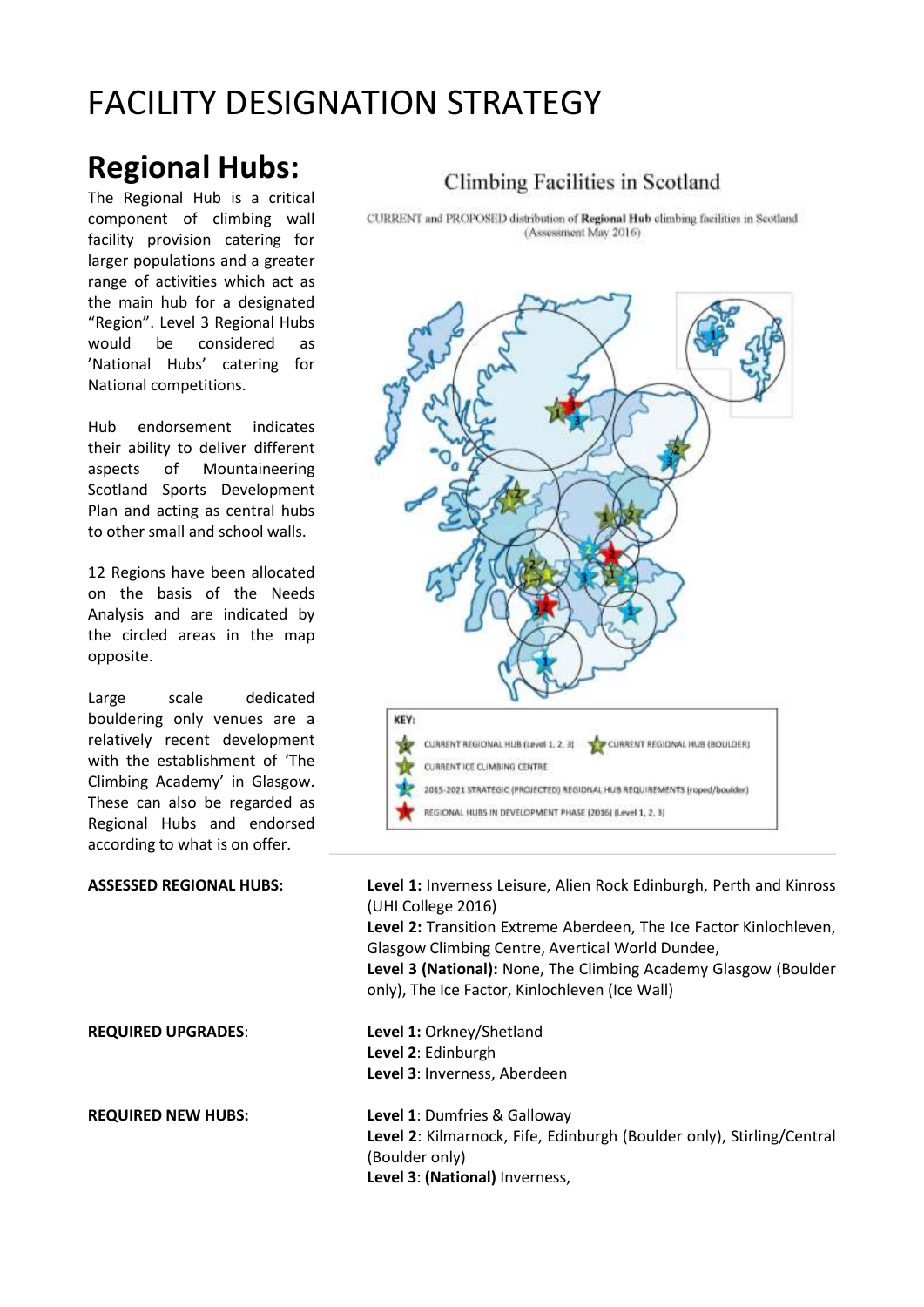# **Boulder Parks:**

Current provision of artificial climbing walls as free facilities within town parks is extremely fragmented, all current facilities are far too small a scale to be regarded as significant and the design is inappropriate for the sport. Mountaineering Scotland will support the building of more suitable 'boulder parks' catering for novice, children and adult recreational climbers where most appropriate. There are areas of medium to large populations across Scotland, where outdoor bouldering is not available and the provision of bouldering for local dedicated climbers would be advantageous.

#### **Current Provision**

The map on the right shows the current spread of outdoor boulders. For a list see the appendix.

# Climbing Facilities in Scotland

CURRENT distribution of Boulders and Boulder Park facilities in Scotland in relation to proposed Regional Hubs and National/International Centres (Assessment May 2016)



#### **Forward Strategy**

For each region it would be desirable to see suitable small boulders at a range of children's play parks. Additionally, adult-suitable boulder parks should be established at suitable venues in each region.

| <b>PLAY PARK BOULDERS GAPS:</b> | Peterhead, Elgin, Dingwall, Thurso, Greenock, Nairn, Cumbernauld,<br>Dunbar, Isle of Arran,                                                                                   |
|---------------------------------|-------------------------------------------------------------------------------------------------------------------------------------------------------------------------------|
| <b>BOULDER PARK GAPS</b>        | City based boulder park in each region including Dundee,<br>Edinburgh (City Central), Perth, Ayr, Stirling, Inverness, Aberdeen,<br>Dumfries, Hawick, Dunfermline, Glenrothes |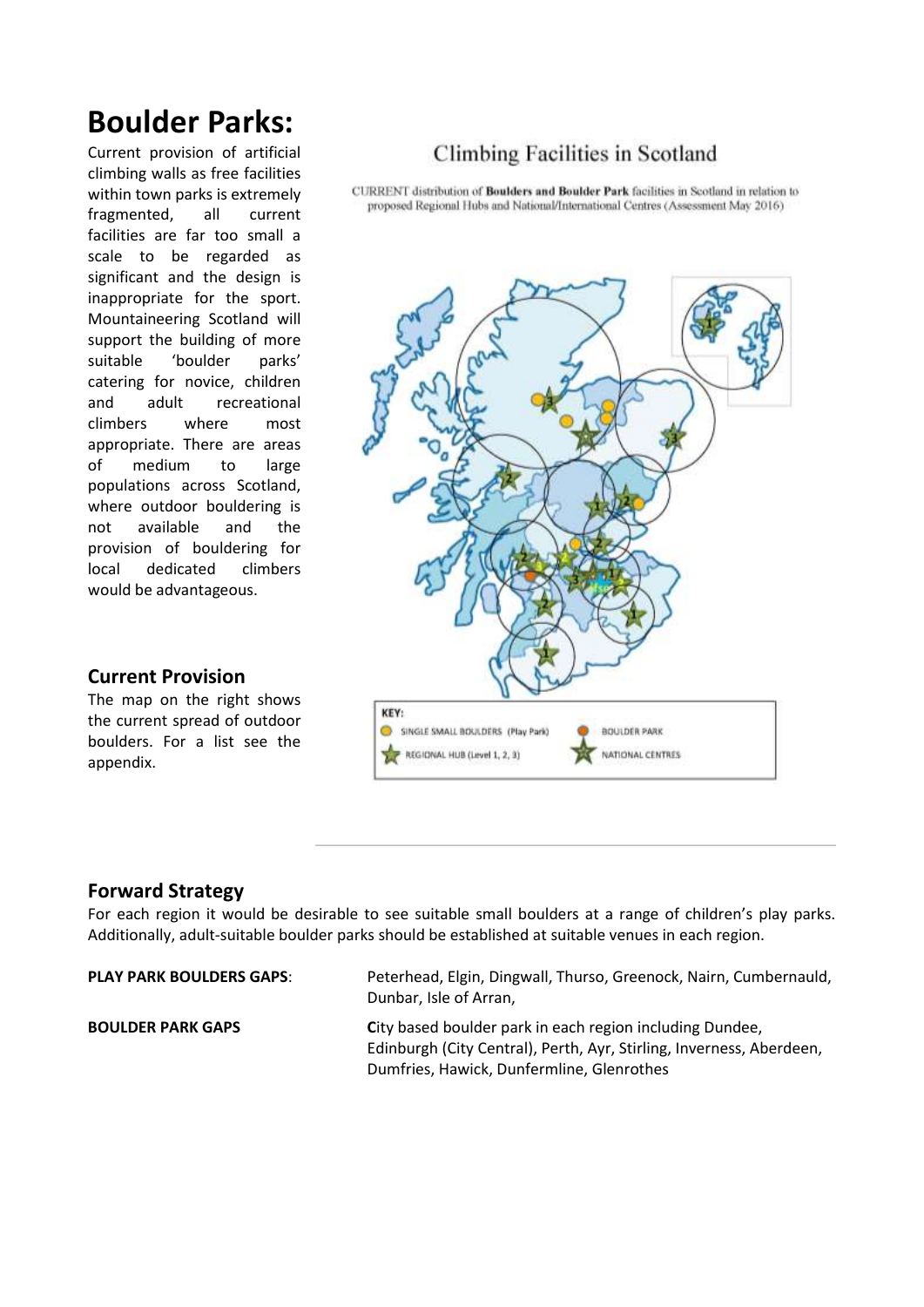# **School Walls:**

A database of existing walls at primary schools and high schools is maintained by Mountaineering Scotland and the numbers of walls are increasing. However, in order to establish the player pathways and competition networks detailed in the Strategic Plan, there remain gaps both in provision and in wall design and use. This will remain an area of priority.

# **Primary Schools**

Many older Traverse Walls are unused, un-maintained and no longer conform to requirements for the NIBAS Scheme nor are suitable for Pre-FUNdamental coaching. Indeed it appears that some are being closed-off due to Health and Safety fears and/or lack of maintenance. Mountaineering Scotland's focus is to maintain the current facilities in working order and open up those being closed, to upgrade to new useable walls where possible and establish more new-style walls wherever possible. Local Authority areas currently

# Climbing Facilities in Scotland

Current distribution of Primary School Traverse Wall climbing facilities in Scotland in relation to proposed Regional Hubs (Assessment May 2016)



lacking in any facility, will be encouraged to begin facility development:

#### **Current Provision**

The map shows the current spread of Primary School Traverse Walls. For a list see the appendix. Their status (closed or used) is currently unknown.

| <b>EXISTING OLD:</b>      | All existing traverse walls should be H&S and maintenance assessed and |
|---------------------------|------------------------------------------------------------------------|
|                           | their status upgraded to 'Open'.                                       |
| <b>UPGRADES REQUIRED:</b> | Some walls may require upgrading once their assessment is complete in  |
|                           | which case upgrading to free-standing walls may be an option at larger |
|                           | schools                                                                |
| <b>REGIONAL GAPS:</b>     | Dumfries & Galloway, Borders, Northern Highlands                       |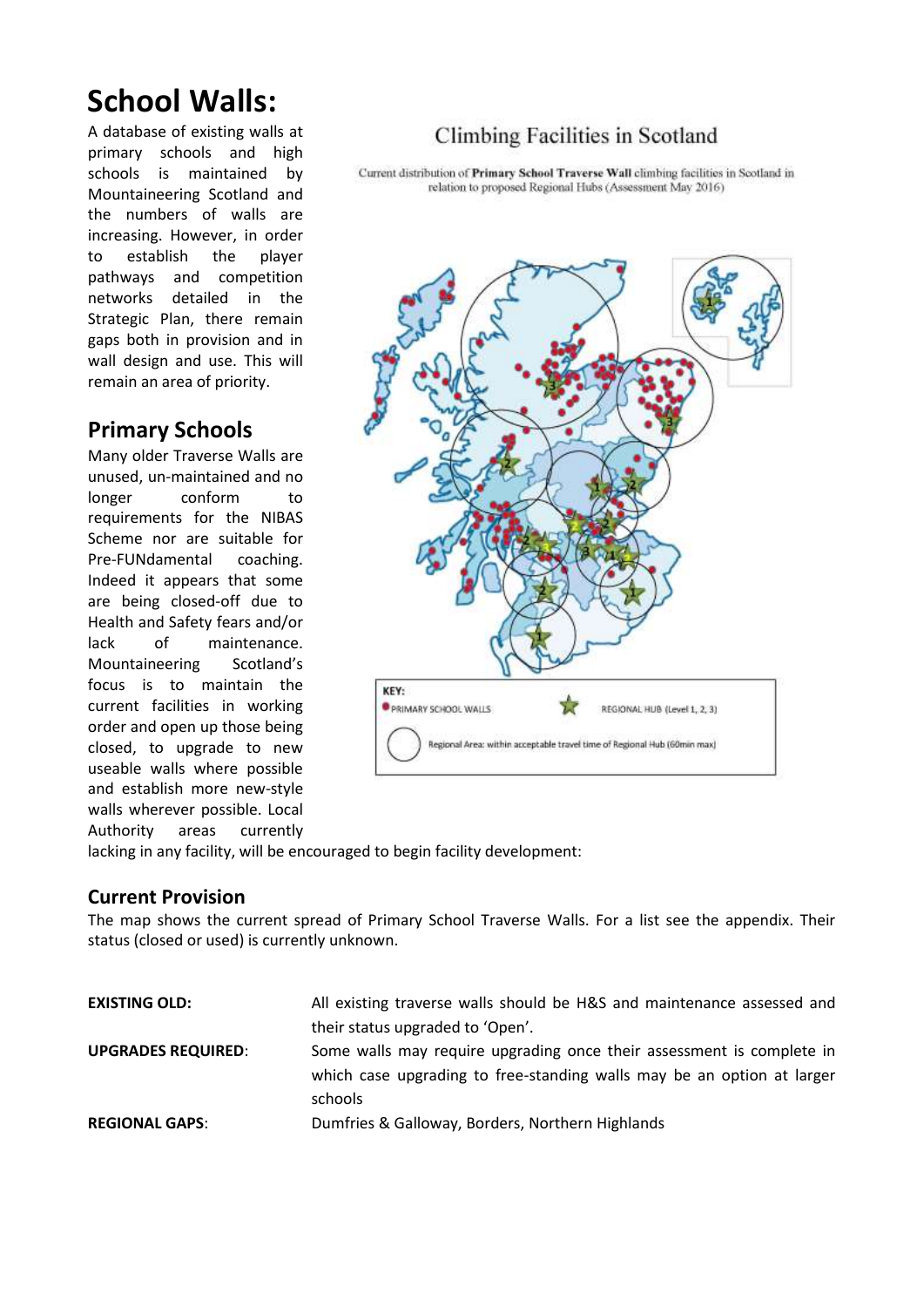# **High Schools**

Few Local Authority Schools have suitable climbing wall facilities that can be used both for PE or the Curriculum for Excellence. Mountaineering Scotland will support the building of any new wall project at a school. The focus will be on new school proposals where facilities can be included in initial design. We will also help find suitable venues within established schools in areas that can be linked into a network.

School walls may not be open to the public, but where they are part of a community campus, public opening is an advantage and here they should be developed as Small Wall design and scale.

# Climbing Facilities in Scotland

CURRENT distribution of High School Wall climbing facilities in Scotland in relation to proposed Regional Hubs and the National Centres (Assessment May 2016)



- **EXISTING OLD:** Alloa School Support (R), Perth High School (R&B), St Joseph's Academy Kilmarnock (R), Morrison's Academy (R&B)
- **EXISTING NEW:** Aberlour High School (R), Breadalbane Academy Aberfeldy (R), Gairloch (R), Portree Isle of Skye (R), Perth Grammar School (R), Gordonstoun School (R), Loch Leven Community Campus (R), Banchory Academy Community Centre (R), Perth High School (R&B)
- **REGIONAL GAPS**: Most of the following areas have large enough populations and school rolls to warrant a school wall facility: Borders Towns, Dumfries & Galloway Towns, Glasgow city schools, Highland Town schools around Inverness and the Black Isle

NB: (R) - Roped Wall; (B): Boulder wall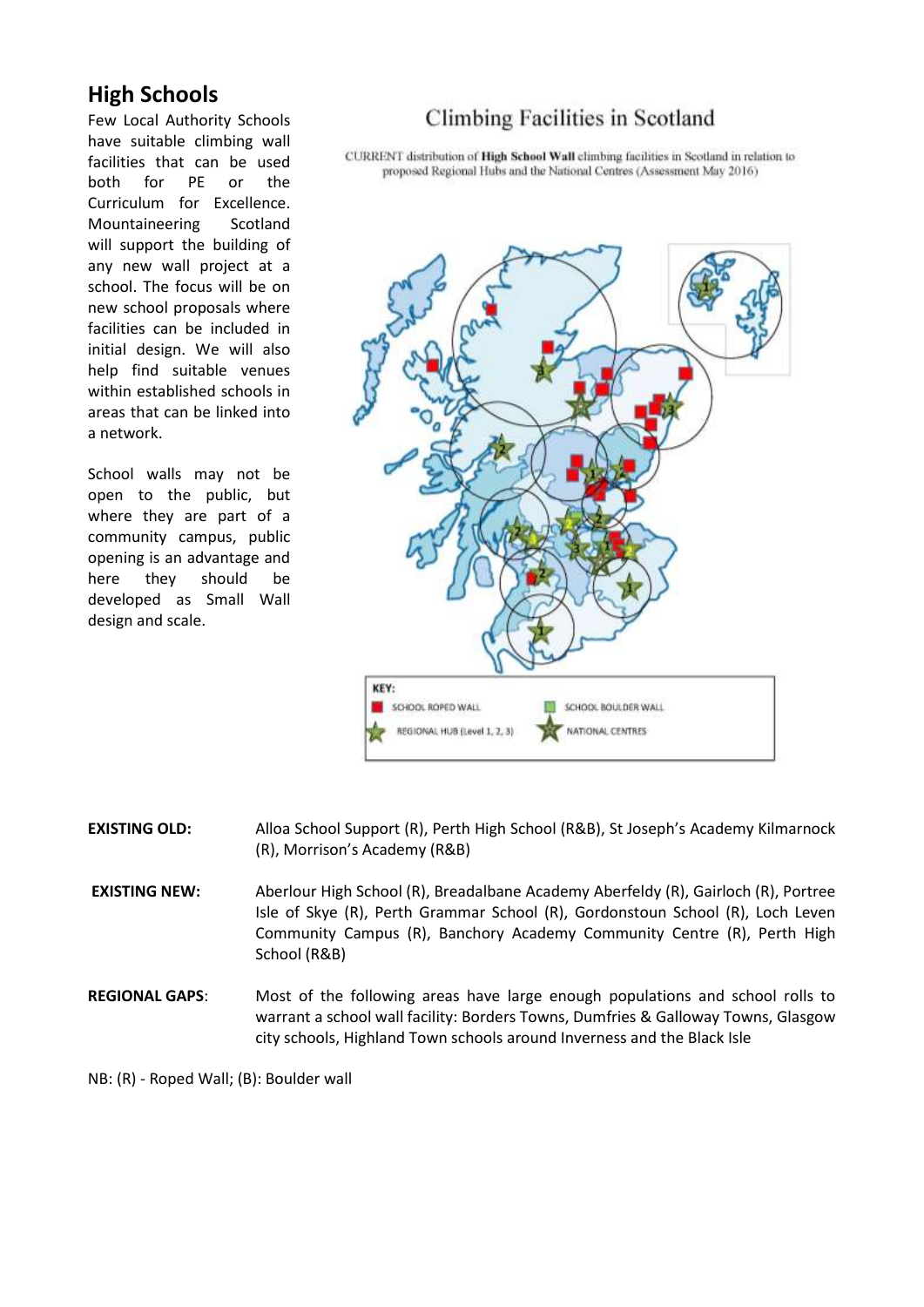# **Small Walls:**

There are two aspects to small wall development, that of existing and that of new facilities. Some existing local facilities are old and are no longer meeting the needs of the local climbing community, are too small for current demand or are unsuitable for the pathway and would benefit from being up-graded.

There are other areas where provision of a local facility would be advantageous as part of the network in a region. There should be at least one Small Wall provision in towns of more than 40,000 population and Regional Areas catering for a population within traveling distance of 30 minutes.

### **Current Provision**

The map shows the current spread of Small Walls. For a list see the appendix. Their status (closed or used,) if known is shown below.

# Climbing Facilities in Scotland

CURRENT distribution of Small Wall climbing facilities in Scotland in relation to proposed Regional Hubs (Assessment May 2016)



| <b>EXISTING OLD:</b>     | McLaren Leisure Centre Callander (R), Dingwall Leisure Centre (R), Meadowbank<br>(R), Low Port Centre Linlithgow (R), Lewis Sports Centre Stornoway (R), Peterhead<br>Leisure Centre (R), Abernethy Trust Ardgour (R), Abernethy Trust Nethybridge (B),<br>Ullapool Leisure centre (R)                                                                                                  |
|--------------------------|-----------------------------------------------------------------------------------------------------------------------------------------------------------------------------------------------------------------------------------------------------------------------------------------------------------------------------------------------------------------------------------------|
| <b>EXISTING NEW:</b>     | Carnegie Leisure Centre Dunfermline (B), Craig MacLean Leisure Centre Grantown<br>on Spey (R: currently closed), Gairloch (R), Atlantis Leisure Centre Oban (B), Peak<br>Wall Stirling (R), Pickaquoy Orkney (R&B), Clickimin Leisure Centre Shetland (R:<br>currently closed), Brae Head Glasgow (R), Forester Park Tranent (R), RGU Aberdeen<br>(R&B), CSE Edinburgh University (R&B) |
| <b>UPGRADE REQUIRED:</b> | Ullapool Leisure centre (R: upgrade 2016), Pickaquoy Orkney (R&B: to Regional<br>Hub), Oban (B: very small and poorly sited)                                                                                                                                                                                                                                                            |
| <b>REGIONAL GAPS:</b>    | There are clear gaps across all regions outside Edinburgh & Stirling, particularly the<br>Borders, Dumfries & Galloway, Highlands, Aberdeenshire Angus and Perth and<br>Kinross. Town Leisure centres in these areas may be able to accommodate a facility<br>as space or upgrades become available.                                                                                    |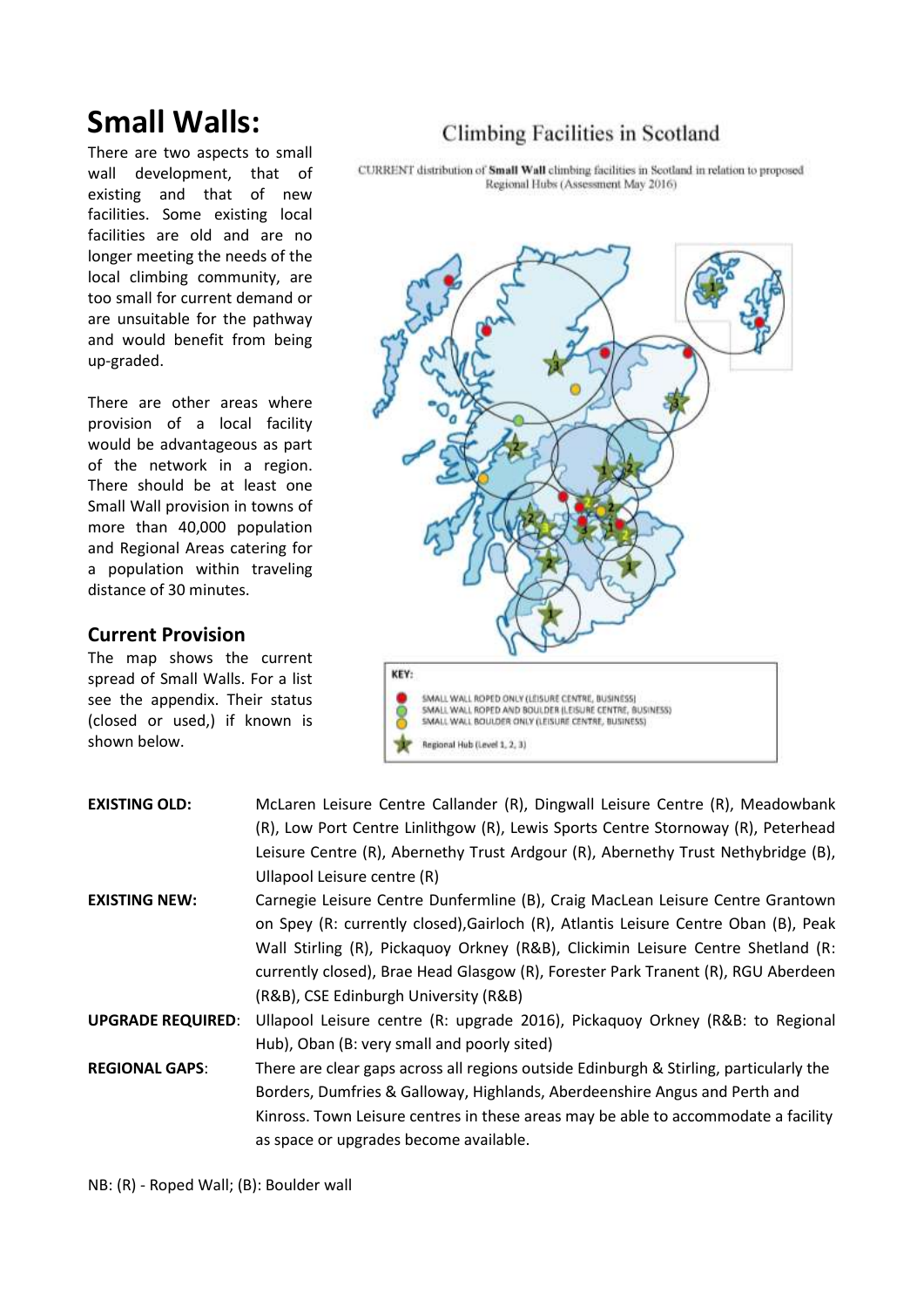# **Performance & International Centres:**

# **Performance Centres:**

The designation of a centre with specific requirements for developing physical performance both at elite recreational and competitive levels is a new concept.

The recent development of the Coaching Climbing Awards with the Level 3 Performance Award to be finalised early within the period of this plan, requires Mountaineering Scotland to encourage the development of science based performance that will meet the needs of Scottish and GB Squads.

These centres would best be located at Regional Hubs that can cater for the additional requirements.

With two Scottish competition Teams (North and South) it is envisaged that each would have a dedicated Performance Centre.

#### **NATIONAL GAPS:**

- North Scotland
- South Scotland

# **International Climbing Centre:**

## Climbing Facilities in Scotland

CURRENT and PROPOSED distribution of Performance and International climbing facilities in Scotland in relation to proposed Regional Hubs and the National/International Climbing Centre (Assessment May 2016)



The development of Edinburgh International Climbing Arena at Ratho Quarry (EICA: Ratho), incorporating the National Indoor Rock Climbing Centre was established with full support from Mountaineering Scotland as the National Centre. Since then its status as an International Competition Centre has grown with IFSC competitions in Lead and Speed being held regularly. However, there is a lack of suitable bouldering walls to cater for IFSC bouldering competitions. Mountaineering Scotland will target development of the National Centre to cater for this.

**EXISTING**: EICA: Ratho **UPGRADE**: EICA: Ratho (IFSC standard competition bouldering wall)

# **National Training Centre**

This development has been established with full support from sportscotland at Glenmore Lodge. Mountaineering Scotland will continue to be involved in the development of the National Centre into the future.

**EXISTING**: Glenmore Lodge **UPGRADE**: Glenmore Lodge (larger indoor wall / dedicated dry-tooling wall)